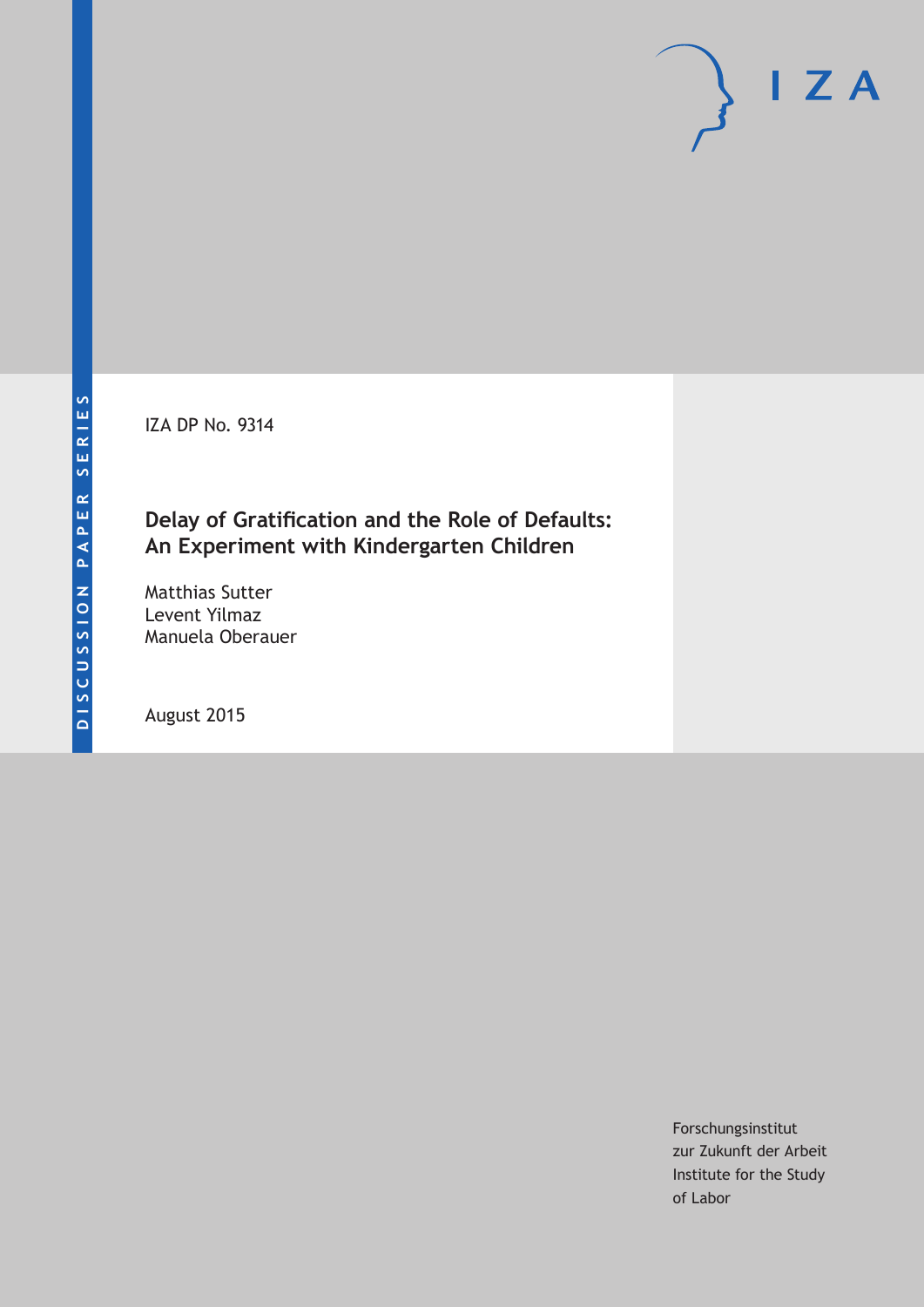# **Delay of Gratification and the Role of Defaults: An Experiment with Kindergarten Children**

### **Matthias Sutter**

*University of Cologne, University of Innsbruck and IZA* 

### **Levent Yilmaz**

*University of Innsbruck* 

### **Manuela Oberauer**

*University of Innsbruck*

Discussion Paper No. 9314 August 2015

IZA

P.O. Box 7240 53072 Bonn **Germany** 

Phone: +49-228-3894-0 Fax: +49-228-3894-180 E-mail: iza@iza.org

Any opinions expressed here are those of the author(s) and not those of IZA. Research published in this series may include views on policy, but the institute itself takes no institutional policy positions. The IZA research network is committed to the IZA Guiding Principles of Research Integrity.

The Institute for the Study of Labor (IZA) in Bonn is a local and virtual international research center and a place of communication between science, politics and business. IZA is an independent nonprofit organization supported by Deutsche Post Foundation. The center is associated with the University of Bonn and offers a stimulating research environment through its international network, workshops and conferences, data service, project support, research visits and doctoral program. IZA engages in (i) original and internationally competitive research in all fields of labor economics, (ii) development of policy concepts, and (iii) dissemination of research results and concepts to the interested public.

IZA Discussion Papers often represent preliminary work and are circulated to encourage discussion. Citation of such a paper should account for its provisional character. A revised version may be available directly from the author.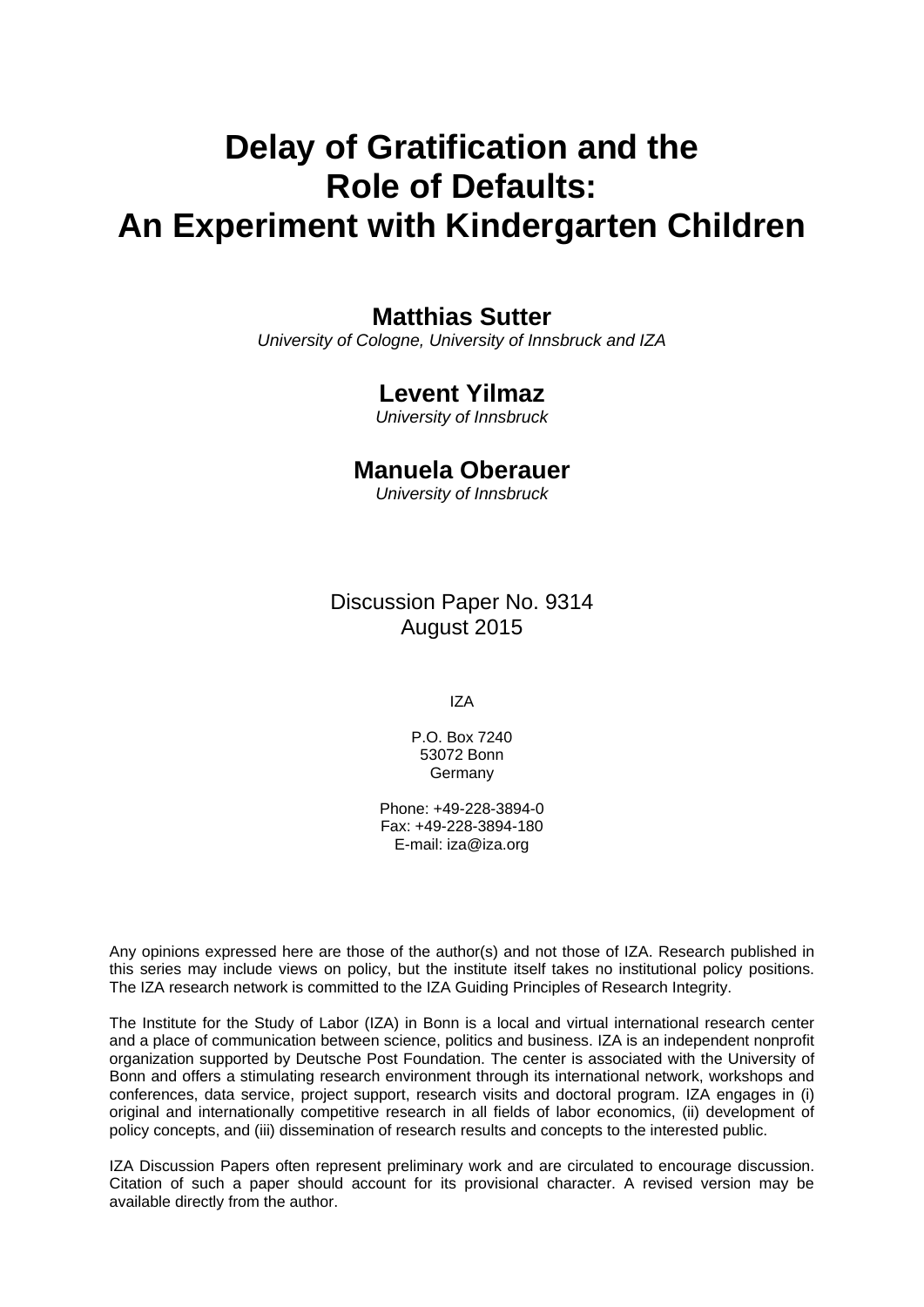IZA Discussion Paper No. 9314 August 2015

# **ABSTRACT**

# **Delay of Gratification and the Role of Defaults: An Experiment with Kindergarten Children\***

The ability to delay gratification has been shown to be related to higher education and income and better health status. We study in an experiment with 336 kindergarten children, aged three to six years, whether intertemporal choice behavior is malleable. In a control condition, about 50% of children prefer two rewards the next day over one reward immediately. By setting a simple default this fraction increases to more than 70%, indicating that simple defaults work very successfully in promoting delay of gratification. We also find that patience increases with age and that more patient children have a lower BMI.

JEL Classification: C91, D03

Keywords: delay of gratification, intertemporal choice, default, experiment, children

Corresponding author:

Matthias Sutter Department of Economics University of Cologne Albertus-Magnus-Platz 50923 Köln Germany E-mail: matthias.sutter@wiso.uni-koeln.de

 $\overline{a}$ 

<sup>\*</sup> Forthcoming in: *Economic Letters*.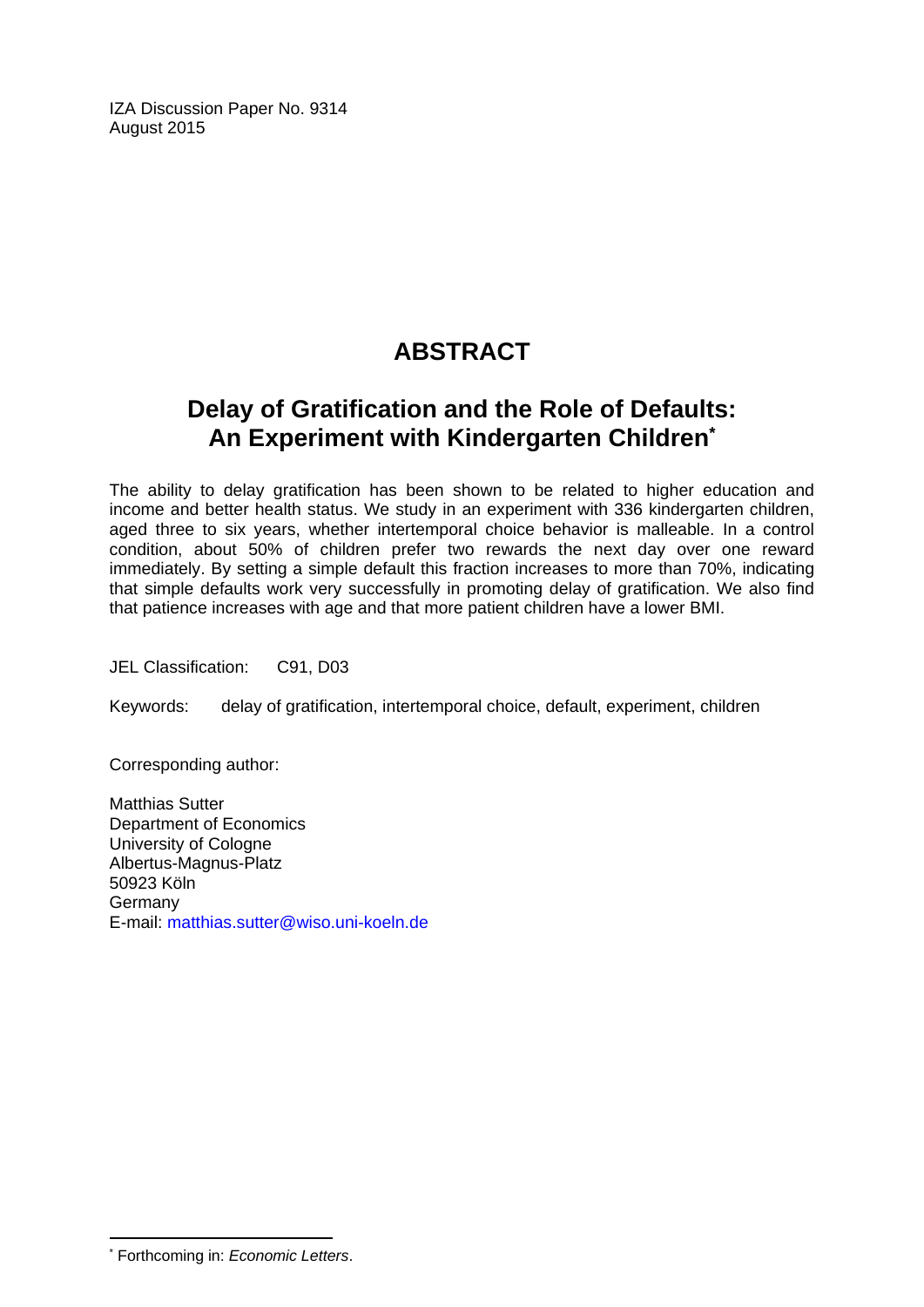#### **1. Introduction**

The ability to delay gratification plays a major role for lifetime achievements, such as educational attainment, wealth, or health (e.g. Mischel et al., 1989, Meier and Sprenger, 2012, Sutter et al., 2013). It also reduces the risk of addictive behavior or criminal activities (Mofitt et al. (2011)), and in adolescence it promotes the social integration of teenagers in school (Castillo et al., 2011). Given the importance of the ability to delay gratification in intertemporal choice, particular attention has been paid to its development in childhood (Mischel, 2014) and how behavior in childhood relates to lifetime outcomes as adults, the results showing positive effects on education, earnings, and health (Mofitt et al., 2011, Golsteyn et al., 2014). These relationships raise the important question of whether children's choices between smaller, but sooner rewards and larger, but later rewards are malleable. Here we examine whether simple defaults can be used to promote delay of gratification. While this has been studied with adults, most prominently in the context of contributions to voluntary pension contributions (e.g. Choi et al., 2003) with defaults producing nearly 100-percent enrollment, little is known whether and how defaults work with young children. Investigating the effects of defaults in childhood seems promising, though, because in the early stages of life interventions may be very powerful, and cost efficient, instruments to promote better long-term choices, which would be beneficial both for single subjects and for society in general.

In this paper, we examine the effects of a simple default on the intertemporal choices of more than 300 preschool children, aged three to six years, in an incentivized framed field experiment. In the kindergarten years, many important behavioral and economically relevant traits such as pro-sociality and strategic reasoning evolve (Fehr et al., 2008, Sher et al., 2014, Brosig-Koch et al., 2015), which makes this period of life particularly interesting to study whether time preferences – a key trait – are malleable through simple interventions.

#### **2. Experimental design**

Our experiment was run in early 2014 with 336 kindergarten children in five different kindergartens, located in the cities of Schwaz, Kramsach and Völs in the Federal State of Tyrol in Austria. The project had been approved by the Tyrolean State Board of Education and by the University of Innsbruck's Internal Review Board. Parents were informed prior to the experiment about the conduct of an experimental study during regular kindergarten hours, and they could opt out their child, but no parent did. Children were also instructed that participation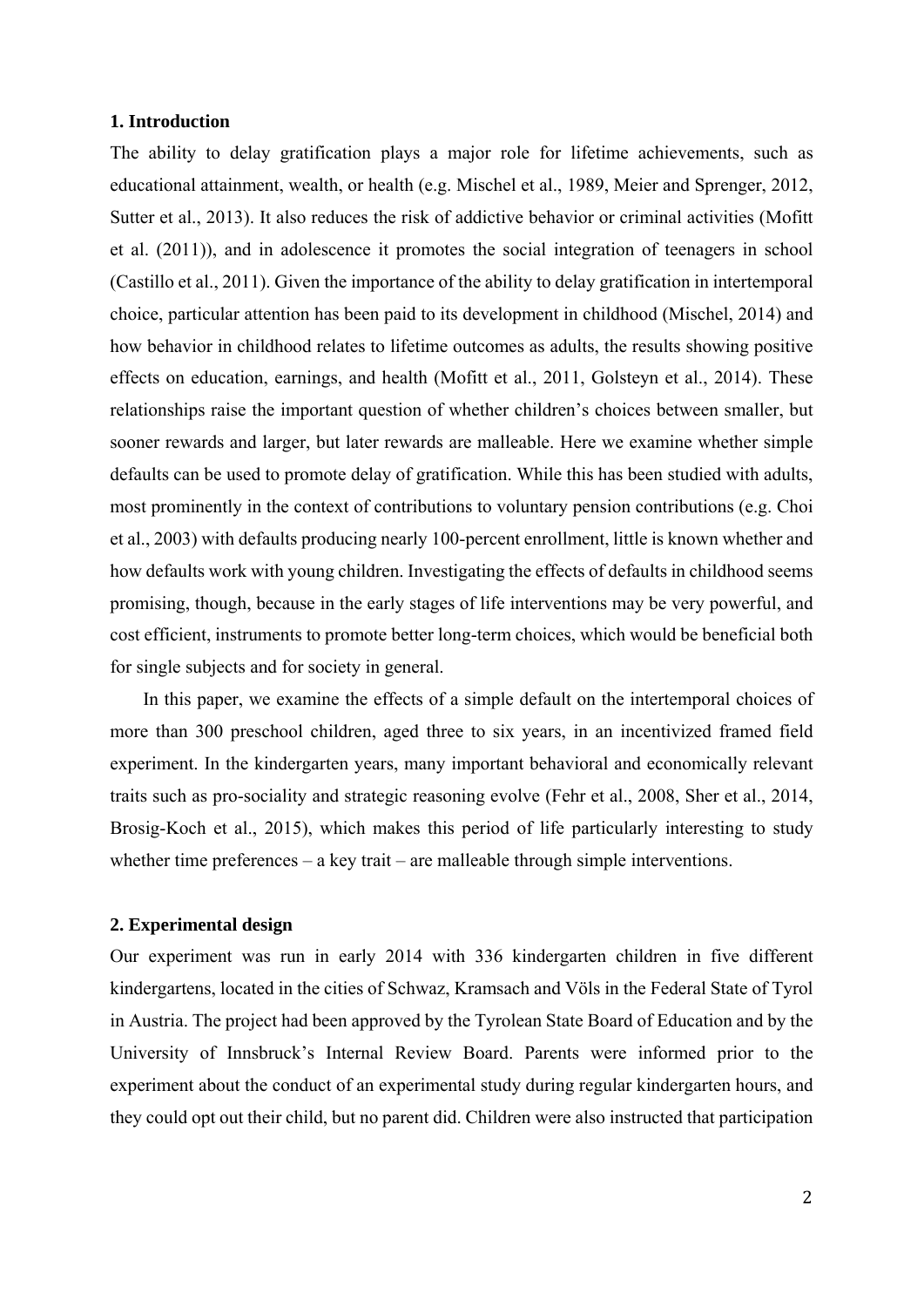was voluntary and that they could abandon the experiment at any time. All children participated until the end.

In the experiment, all children had to choose at the beginning their most preferred item among the following set of gifts: gummy bears, crazy bands, banana chips, and lollypops. Pretests (with other children) had shown that three- to six-year olds find at least one of these gifts very attractive. After choosing their most preferred gift, we had two different treatments. In the CONTROL treatment, two items of the most preferred gift were put on a table in front of the child. This means that if a child's most preferred gift was, for example, a lollypop, then we put two lollypops in front of the child. Next to the two gifts was an empty, and unsealed envelope. The child then had to choose whether it wanted to take one item of the most preferred gift immediately as a private reward, or whether it wanted to wait and receive both items of the most preferred gift the next day. In the latter case, the experimenter put both items into the envelope and sealed it. The envelope was then marked with an ID and distributed to the child the next day.

In the DEFAULT treatment, the choice was exactly identical, except that now the two items of the most preferred gift were first put into the envelope, and the experimenter sealed it. If a child wanted to receive one item immediately, the experimenter took it out of the envelope. If the child preferred to get two items the next day, the envelope remained sealed, was then market with an ID and distributed the next day.

All children were instructed individually by student helpers on a one-to-one basis. After explaining the choice options, children had to repeat the rules, possible actions and consequences, in their own words in order to control for their understanding. In case a student helper identified problems in understanding, the helper repeated the respective parts of the rules and let the child rephrase the rules once more, up to three times in total. If a child had problems even after the third iteration, he or she was allowed to proceed to make the choice, but the data were excluded from the following analysis. In total, out of the 336 participating children, 20 had difficulties in understanding, leaving us with 316 observations.<sup>1</sup>

 

<sup>1</sup> Earnings from the experiment where always given into a non-transparent bag. The children were instructed to leave their bag with their presents in the wardrobe and unpack it not before they were at home. Moreover children were instructed not to talk about the experiment to each other and this was also ensured by their kindergarten teachers.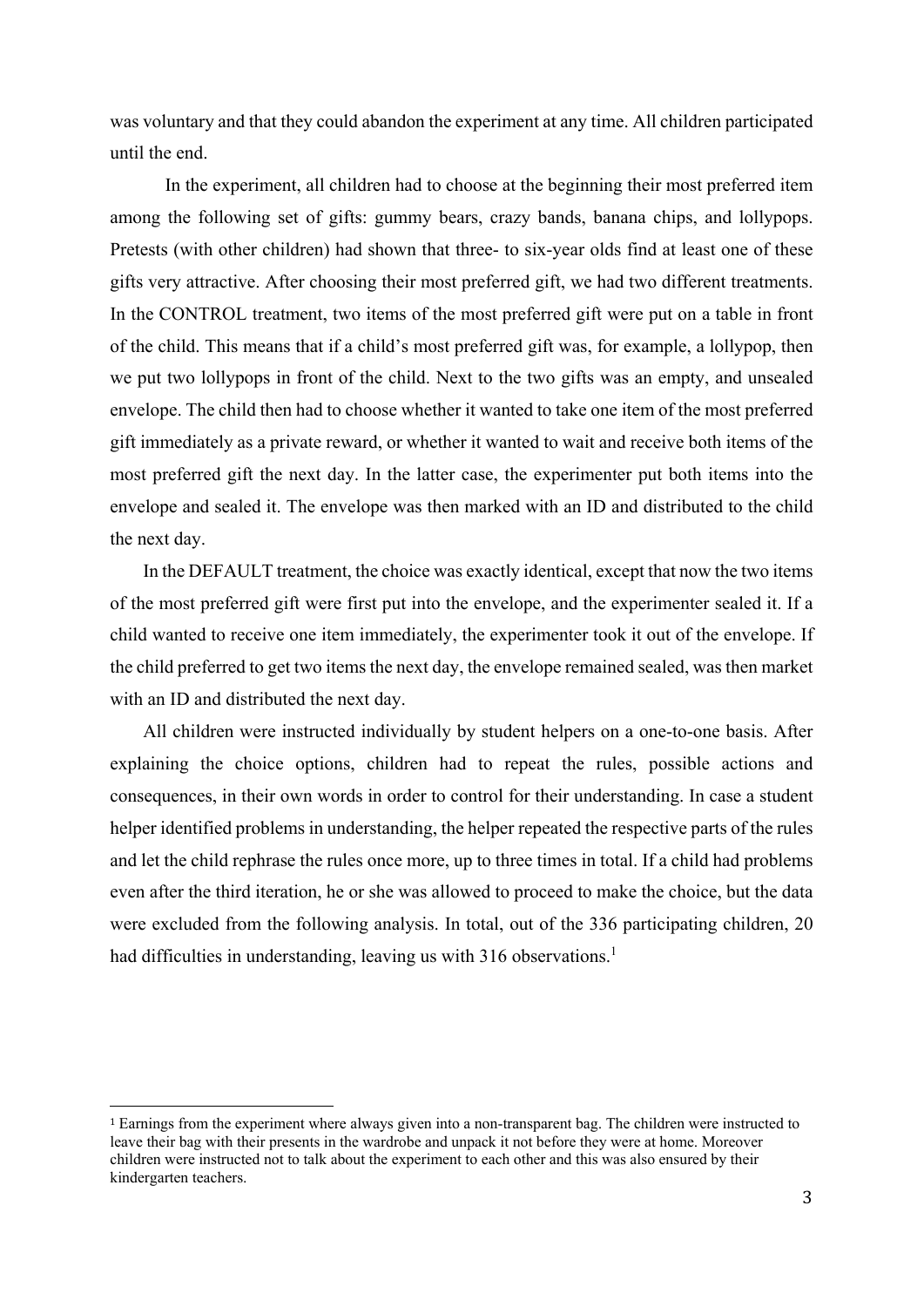#### **3. Results**

Figure 1 shows the proportion of children who delayed gratification and waited to get two items of the most preferred gift the next day, conditional on the treatment. In the cohort of three to four year old children (i.e., the youngest cohort in kindergarten), about 60% decided to wait in DEFAULT, while only 35% did so in CONTROL ( $P = 0.005$ ,  $\chi^2$ -test). In the cohort of four to five year old children 80% in DEFAULT and 55% in CONTROL decided to wait ( $P = 0.005$ ,  $\chi^2$ -test). The difference is smallest for the oldest cohort of preschool children, aged five to six years, although it is still 10 percentage points (85% in DEFAULT vs. 75% in CONTROL; *P* = 0.130,  $\chi^2$ -test). If we pool all cohorts, the treatment difference is highly significant ( $P = 0.001$ ,  $\chi^2$ -test). Within each treatment, we observe that older children are significantly more patient than younger children (*P* < 0.005 in each treatment, Kuzick's nonparametric test for trend).



Fig. 1. Decisions of children to wait by age group and treatment. (Error Bars, Mean  $\pm$  SEM.)

These main results are confirmed by various probit regressions in Table 1. In the most encompassing model in column (4), the effect of the DEFAULT is estimated by adding up DEFAULT and DEFAULT x Age and DEFAULT x Relative BMI, and by evaluating it for the middle age group and for the average relative BMI. The joint effect has a magnitude of 23 percentage points  $(P < 0.01$ ; F-test). While gender has no significant effect (nor does the number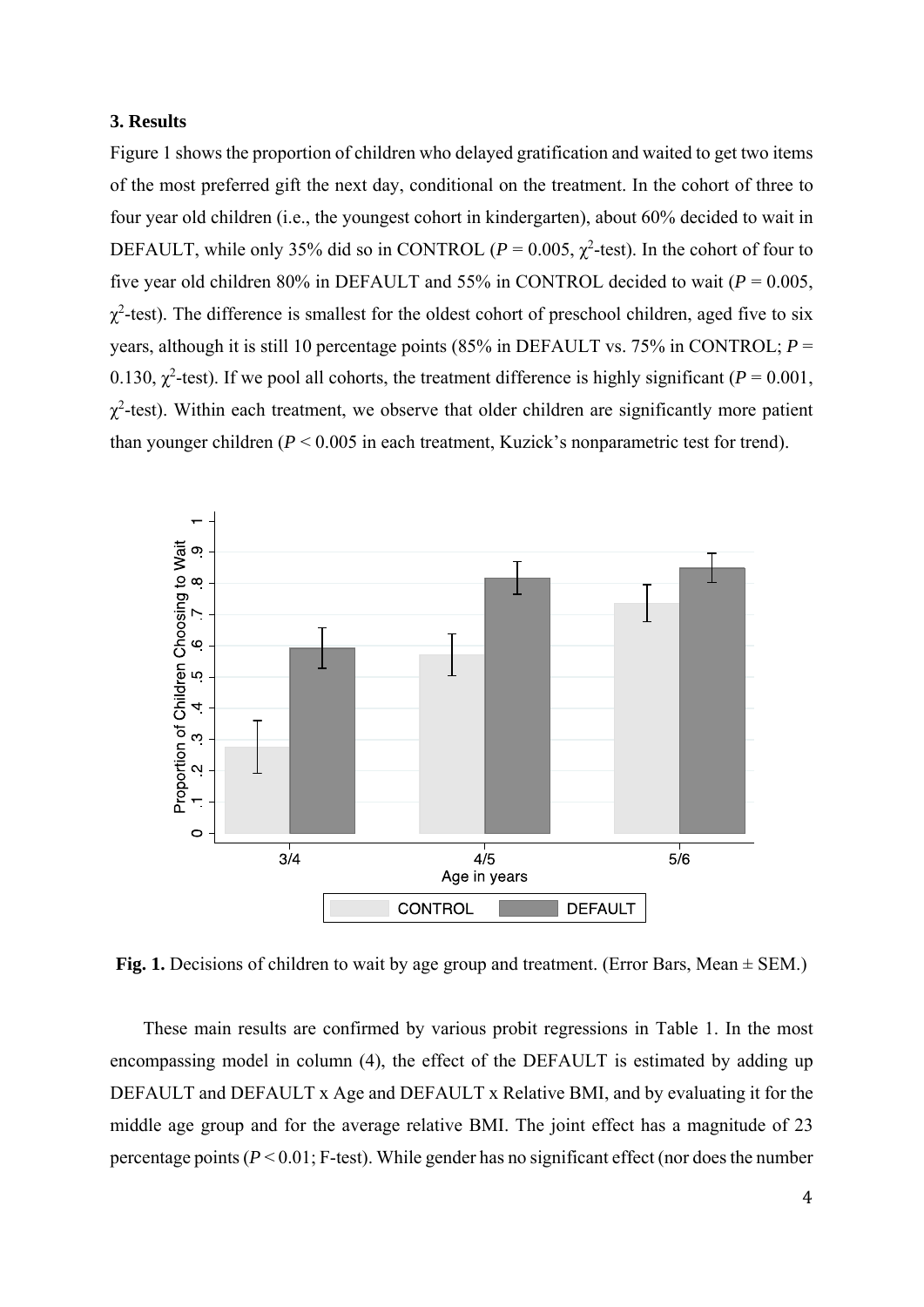of siblings or the fact whether a child is in afternooncare), age has a significant main effect  $P \leq$ 0.01), which is somewhat reduced in the DEFAULT-treatment. Moreover, in the CONTROLtreatment we find an expected relation between delay of gratification and a child's BMI, normalized by gender and age cohort. Relatively more overweight children are less likely to delay gratification  $(P < 0.01)$ . Yet, in the DEFAULT-treatment relative BMI has no overall effect (the joint effect of Relative BMI and DEFAULT x Relative BMI is insignificantly different from zero;  $P = 0.65$ , F-test). This means that the default offsets the relation between BMI and impatience.

#### **4. Conclusion**

The ability to delay gratification in childhood has been shown to have predictive power for success later in life, in particular with respect to educational attainment and health conditions. This is why the policy debate focuses on whether and which measures taken early in life may improve educational outcomes and subjects' health status later on in life. Here we have shown that simple defaults can help to improve the ability to delay gratification already in three- to six-years old kindergarten children. Using a default in an intertemporal choice experiment increases the likelihood of waiting for the larger, but later reward – instead of picking the smaller, but sooner reward – by about 20 percentage points. Hence, defaults do not only work with adults, but also with young children. Whether such an intervention would also work with longer delays (of weeks, or months) and not just with a short-term waiting period of one day is certainly an interesting topic for future research. Likewise, it would be interesting to study how a necessity for active decision making (by avoiding any kind of default as far as possible, thus presenting a child with both options; one piece of the most preferred good in front of the child, two pieces in the sealed envelope) would influence the intertemporal choice behavior of children.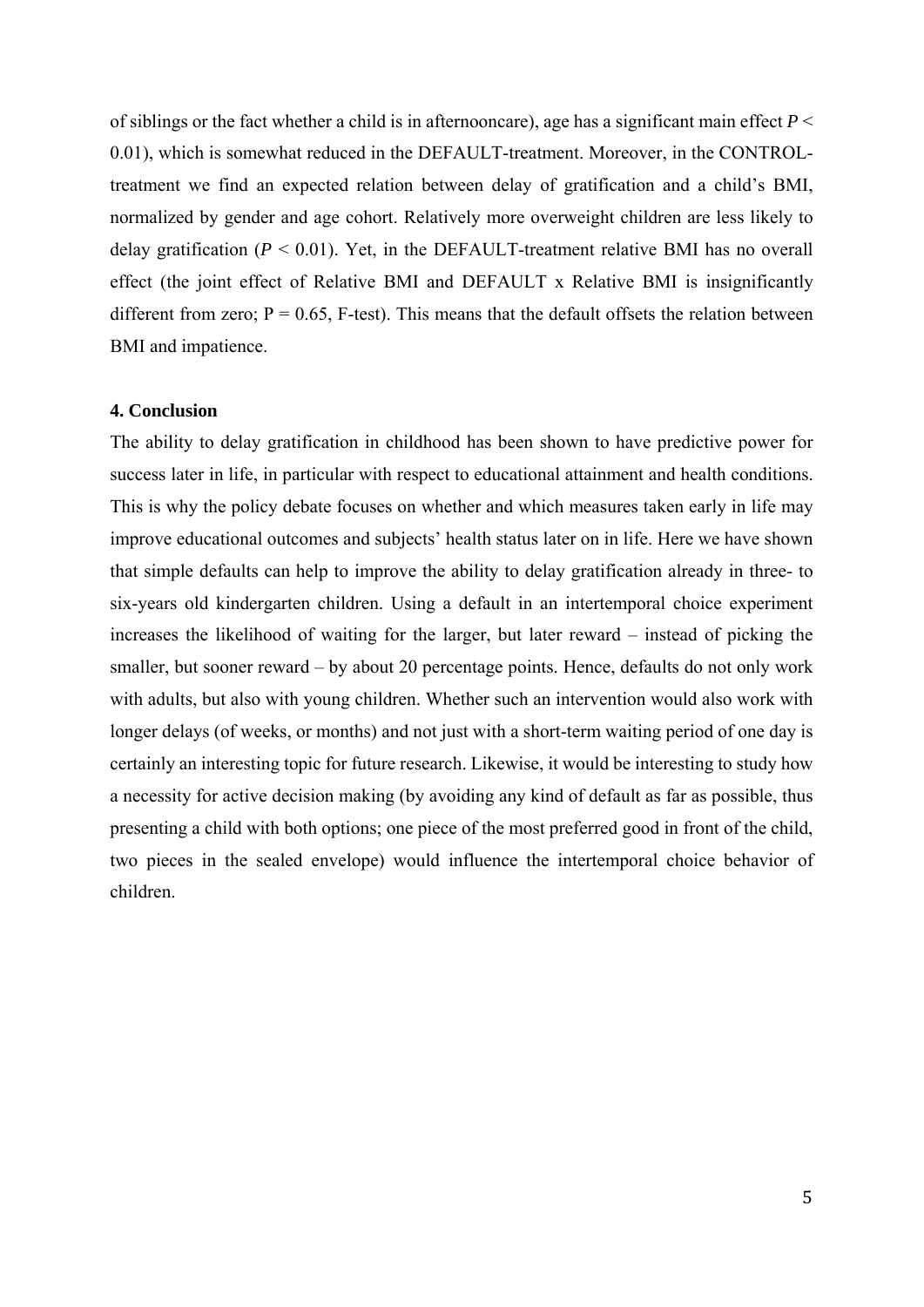#### **Table 1**

Decision to wait for the next day. Probit regressions reporting marginal effects.

| Explanatory               | Dependent Variable:              |                |              |                |
|---------------------------|----------------------------------|----------------|--------------|----------------|
| Variables                 | Decision to Wait $(1=Yes, 0=No)$ |                |              |                |
|                           | 1                                | $\overline{c}$ | 3            | $\overline{4}$ |
| DEFAULT (1=Yes)           | $0.175***$                       | $0.233***$     | $0.371***$   | 0.0380         |
|                           | (0.066)                          | (0.054)        | (0.067)      | (0.138)        |
| Age                       |                                  | $0.174***$     | $0.214***$   | $0.216***$     |
|                           |                                  | (0.019)        | (0.024)      | (0.024)        |
| Gender (0=Female, 1=Male) |                                  | 0.0197         | 0.0193       | 0.0177         |
|                           |                                  | (0.038)        | (0.037)      | (0.038)        |
| Afternooncare $(1 = Yes)$ |                                  | $-0.0245$      | $-0.0205$    | $-0.0191$      |
|                           |                                  | (0.072)        | (0.073)      | (0.074)        |
| Siblings $(1=Yes)$        |                                  | 0.0145         | 0.0231       | 0.0267         |
|                           |                                  | (0.060)        | (0.061)      | (0.062)        |
| Relative BMI              |                                  | $-0.252***$    | $-0.269***$  | $-0.392***$    |
|                           |                                  | (0.076)        | (0.076)      | (0.035)        |
| DEFAULT x Age             |                                  |                | $-0.0705***$ | $-0.0711***$   |
|                           |                                  |                | (0.020)      | (0.020)        |
| DEFAULT x Relative BMI    |                                  |                |              | $0.332**$      |
|                           |                                  |                |              | (0.150)        |
| Observations              | 316                              | 316            | 316          | 316            |
| Pseudo R-squared          | 0.027                            | 0.097          | 0.100        | 0.101          |
| <b>AIC</b>                | 392.018                          | 368.191        | 367.203      | 366.754        |
| <b>BIC</b>                | 399.529                          | 383.214        | 382.226      | 381.777        |

**Notes.** Probit regressions reporting marginal effects, clustered by kindergarten. Robust standard errors in parentheses.

\*\*\*, \*\*, \* denote significance at the  $1\%$ ,  $5\%$ ,  $10\%$  level.

The effect of the DEFAULT-intervention in model 3 is given by DEFAULT + DEFAULT x Age. An F-test shows that the effect is positive and significantly different from zero (chi2=35.31; prob > chi2 = 0.000). The effect of the DEFAULT-intervention in model 4 is given by DEFAULT + DEFAULT  $x$  Age + DEFAULT  $x$ Relative BMI. An F-test shows that the effect is positive and significantly different from zero (chi2=32.73; prob  $>$  chi2 = 0.000).

+ This variable is measured by age cohort in kindergarten, where 1 is 3/4 years, 2 is 4/5 years and 3 is 5/6 years. <sup>++</sup> This variable measures the body mass index (BMI) of a child divided by the mean BMI of the corresponding age cohort given by a data set of the World Health Organization (see

http://www.who.int/childgrowth/standards/bmi\_for\_age/en/). Sources for constructing the relative BMI: Tables for girls were taken from:

http://www.who.int/entity/childgrowth/standards/sft\_bfa\_girls\_z\_2\_5.pdf?ua=1 and

http://www.who.int/growthref/sft\_bmifa\_girls\_z\_5\_19years.pdf?ua=1

Tables for boys were taken from:

http://www.who.int/entity/childgrowth/standards/sft\_bfa\_boys\_z\_2\_5.pdf?ua=1 and http://www.who.int/entity/growthref/sft\_bmifa\_boys\_z\_5\_19years.pdf?ua=1\_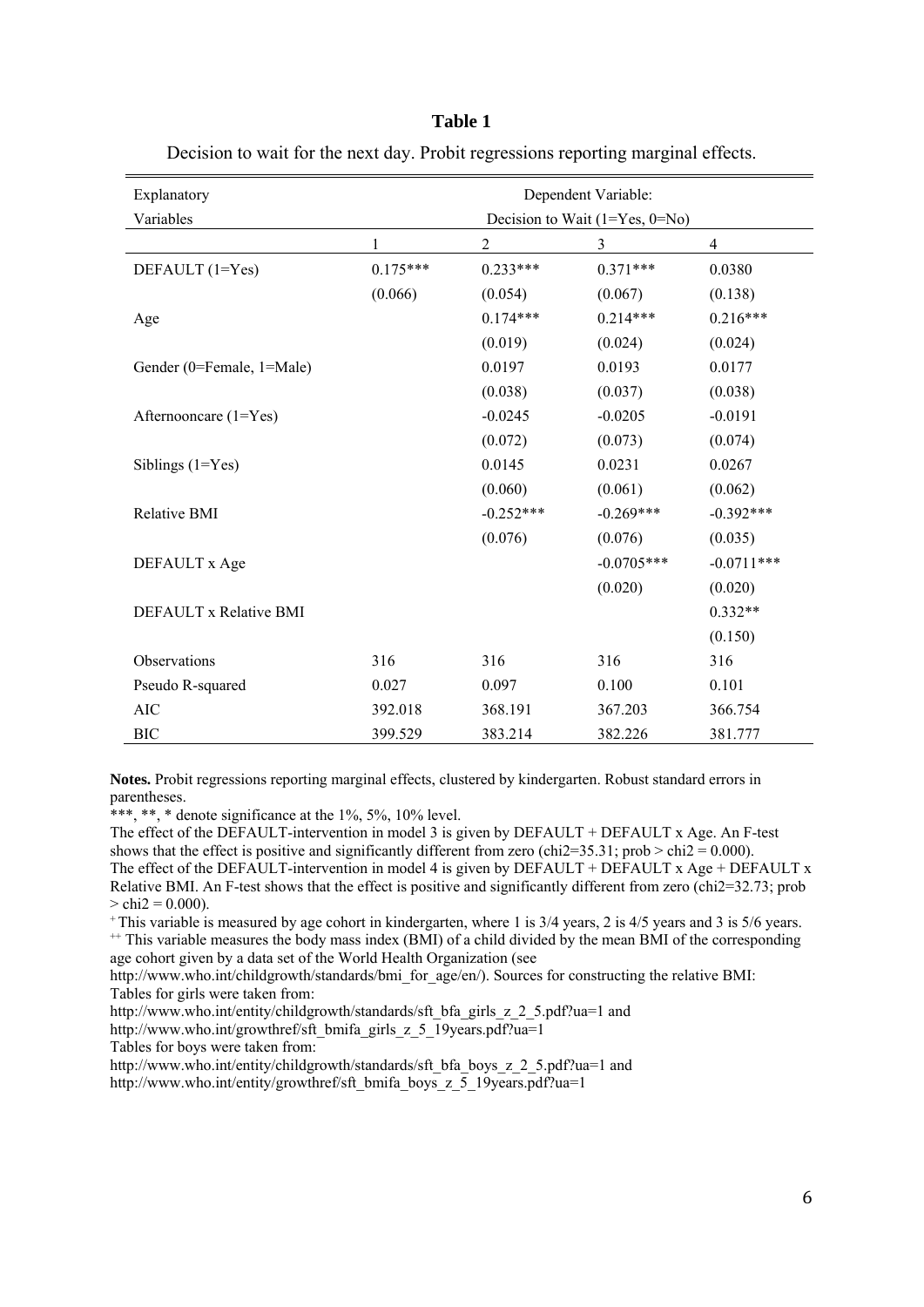#### **Acknowledgments**

We wish to thank the headmasters of the participating kindergartens (Barbara Liussi, Christl Kager, Brigitte Fröhlich, Doris Friedel, Claudia Pertl, Maria Frotschnig), the parents of the involved children, as well as the children for making this study possible. Data collection was supported by Stephanie Anzengruber, Fabian Baier, Ayse Bulut-Yilmaz, Noemi Calisti, Leandra Daum, Joelle Erpelding, Melanie Malecek, Manuel Martius, Julia Möseneder, Patricia Stettner, Cagla Tamer, and Jessica Zoller. One reviewer provided very useful comments to improve the paper. Financial support from the Austrian Central Bank (OeNB Jubilaeumsfonds-Project 14680) is gratefully acknowledged.

#### **References**

- Brosig-Koch, Janette, Heinrich, Timo, Helbach, Christoph, 2015. Exploring the capability to reason backwards: An experimental study with children, adolescents, and young adults. European Economic Review 74, 286-302.
- Castillo, Marco, Ferraro, Paul J., Jordan, Jeffrey L., Petrie, Ragan, 2011. The today and tomorrow of kids: time preferences and educational outcomes of children. Journal of Public Economics 95, 1377-1385.
- Choi, James J., Laibson, David, Madrian, Brigitte C., Metrick, Andrew, 2003. Optimal defaults. American Economic Review 93(2), 180-185.
- Golsteyn, Bart H. H., Grönqvist, Hans, Lindahl, Lena, 2014. Adolescent time preferences predict lifetime outcomes. Economic Journal 124, 739-761.
- Fehr, Ernst, Bernhard, Helen, Rockenbach, Bettina, 2008. Egalitarianism in young children. Nature 454, 1079-1083.
- Meier, Stephan, Sprenger, Charles D., 2012. Time discounting predicts creditworthiness. Psychological Science 23, 56-58.
- Mischel, Walter, 2014. *The marshmallow test. Understanding self-control and how to master it*. Bantam Press.
- Mischel, Walter, Yuichi, Shoda, Rodriguez, Monica L., 1989. Delay of gratification in children. Science 244, 933-938.
- Moffitt, Terrie E., Arseneault, Louise, Belsky, Daniel, Dickson, Nigel, Hancox, Robert J., Harrington, HonaLee, Houts, Renate, Poulton, Richie, Roberts, Brent W., Ross, Stephen, Sears, Malcolm R., Thomson, W. Murray, Caspi, Avshalom, 2011. A gradient of childhood